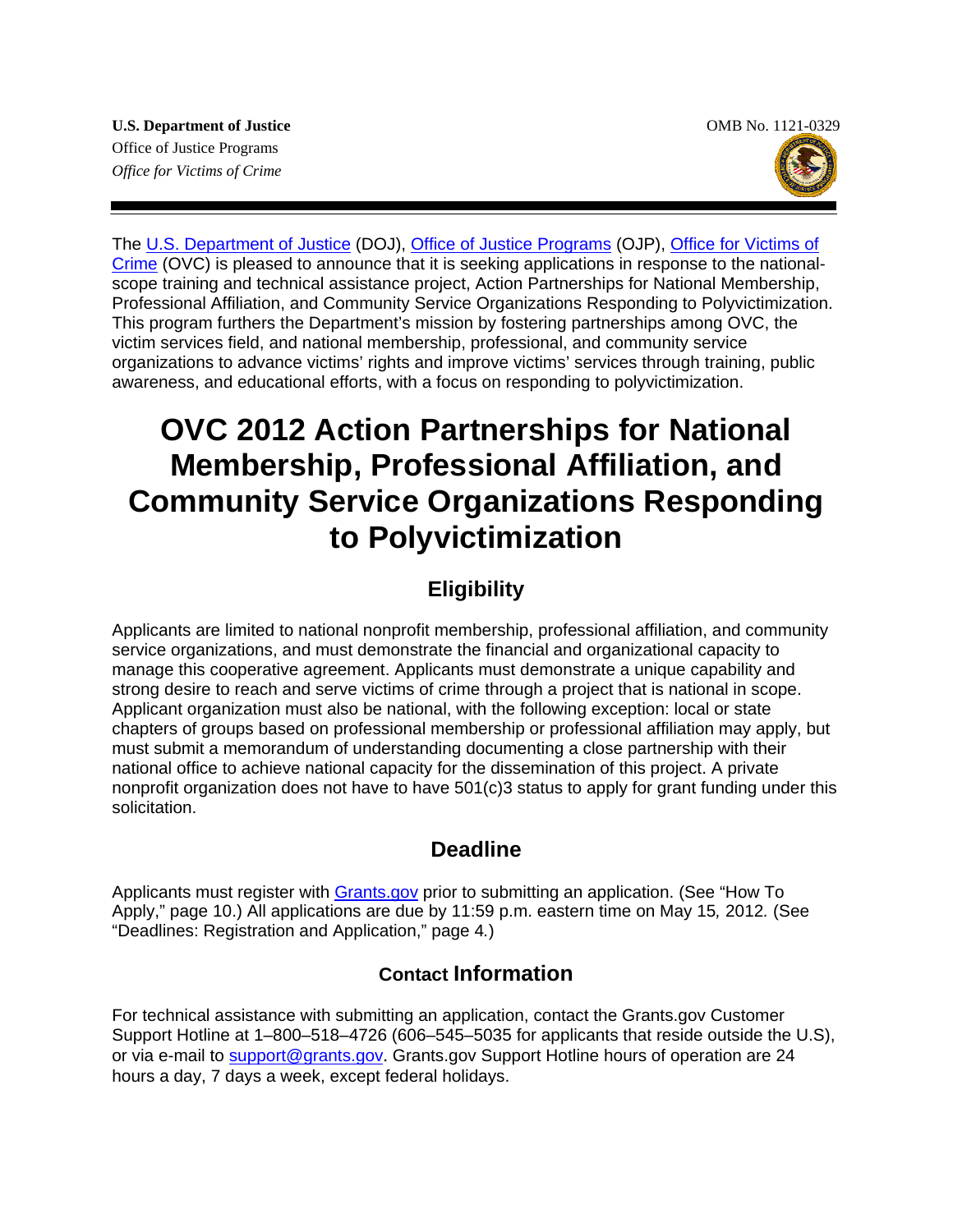For assistance with any other requirements of this solicitation, contact Jasmine D'Addario-Fobian, Victim Justice Program Specialist*,* at 202–305–3332 or by e-mail at [jasmine.d'addario](mailto:jasmine.d%E2%80%99addario-fobian@usdoj.gov)[fobian@usdoj.gov](mailto:jasmine.d’addario-fobian@usdoj.gov) or contact Sharron Chapman, Lead Victim Justice Program Specialist, at 202–305–2358 or by e-mail at [Sharron.Chapman@usdoj.gov](mailto:Sharron.Chapman@usdoj.gov).

Grants.gov number assigned to announcement: OVC-2012-3219

Release Date: February 29, 2012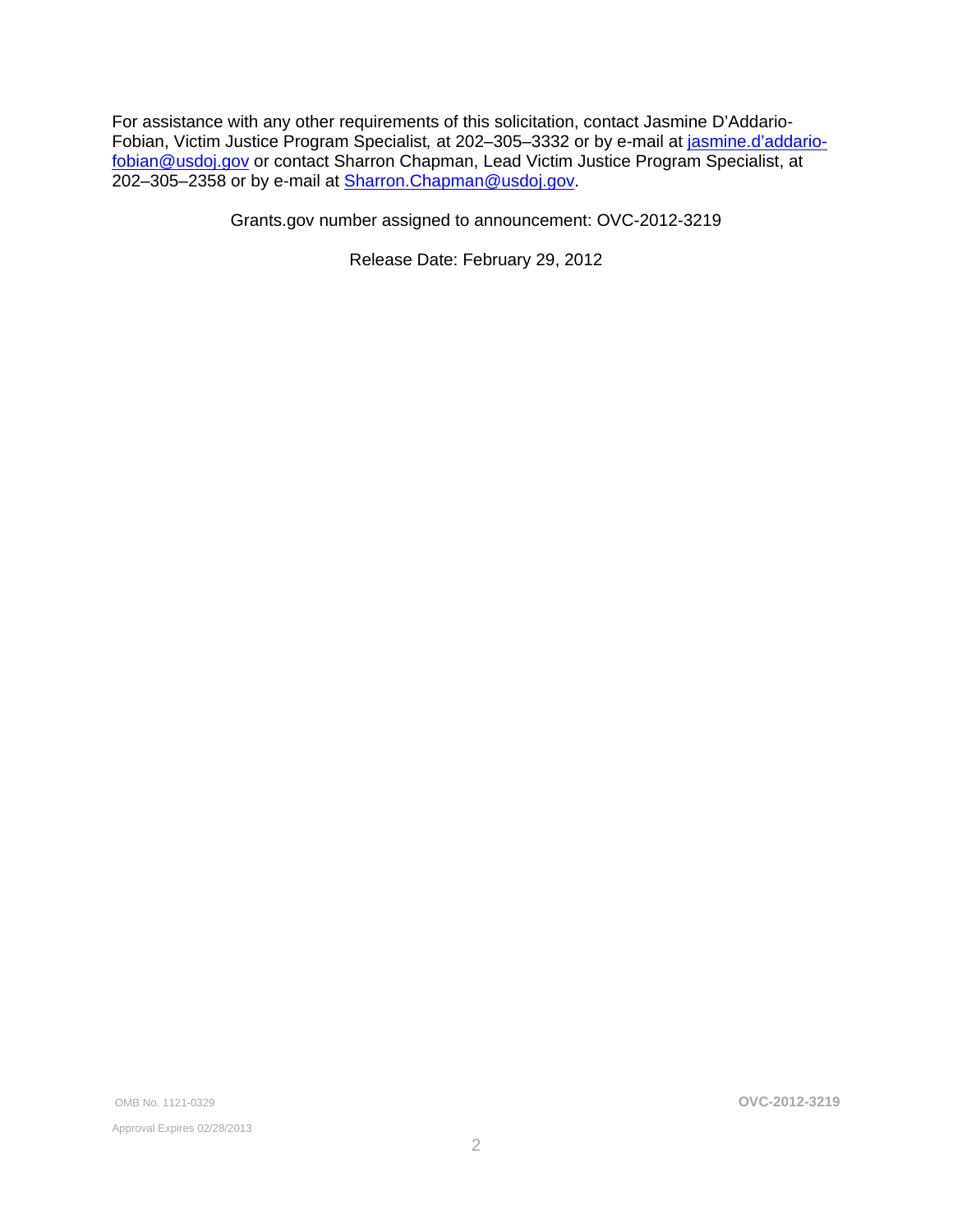# **Contents**

| Information to Complete the Application for Federal Assistance (SF-424) 12 |  |
|----------------------------------------------------------------------------|--|
|                                                                            |  |
|                                                                            |  |
|                                                                            |  |
|                                                                            |  |
|                                                                            |  |
|                                                                            |  |
|                                                                            |  |
|                                                                            |  |
|                                                                            |  |
|                                                                            |  |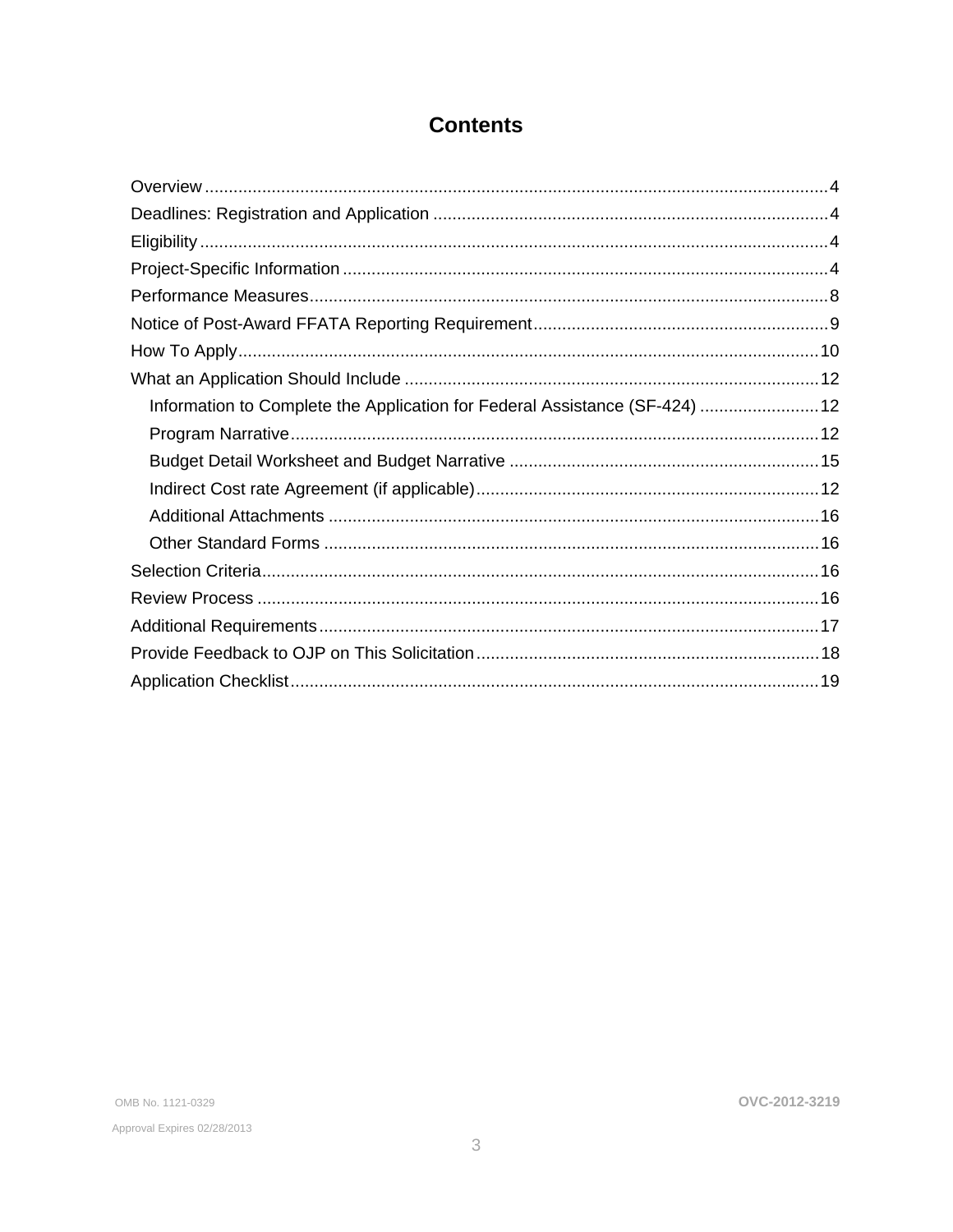# <span id="page-3-0"></span>**OVC FY 12 Action Partnerships for National Membership, Professional Affiliation, and Community Service Organizations Responding to Polyvictimization (CFDA #16.582)**

### **Overview**

The Office for Victims of Crime (OVC) is committed to enhancing the Nation's capacity to assist crime victims and provide leadership in changing attitudes, policies, and practices to promote justice and healing for all victims of crime. True to its mission, OVC is responsible for implementing several important pieces of federal legislation that are intended to advance victim rights and services, and for improving the skills, knowledge, and abilities of crime victim advocates, service providers, and allied professionals who are responsible for intervening on behalf of victims and witnesses. This solicitation is open to national organizations to provide applications that identify and address gaps in services to or awareness of victims who suffer from polyvictimization. Also known as "multiple victimization" or "multi-victimization", polyvictimization occurs when an individual experiences multiple kinds of victimization and requires a holistic response. Applicants must propose to remedy these gaps through training and/or technical assistance.

This project is funded through section 42 U.S.C. 10603 (c)(1)(A) of the Victims of Crime Act, which provides funding for training, technical assistance, and demonstration projects.

### **Deadlines: Registration and Application**

Applicants must register with Grants.gov prior to submitting an application. OJP encourages applicants to register several weeks before the application submission deadline. The deadline to apply for funding under this announcement is 11:59 p.m. eastern time on May 15, 2012*.* See the "How To Apply" section on page 10 for details.

### **Eligibility**

Refer to the title page for eligibility under this program.

### **Program-Specific Information**

OVC is dedicated to helping organizations promote awareness of crime victims' rights and issues, and to providing appropriate and sensitive services to crime victims. Unfortunately, gaps occur in services for crime victims, in the promotion of awareness of crime victims' rights and services, and in other areas where there is potential to aid victims of crime. By funding nationalscope training and technical assistance efforts of national membership, professional, and community service organizations, OVC hopes to capitalize on the organizations' understanding of the information and training needs of their members and affiliates. This solicitation requires that applicants identify and address gaps in services to or awareness of victims who suffer from polyvictimization, and propose to remedy these gaps through training and/or technical assistance. Unlike previous Action Partnerships solicitations, OVC expects that the training and

Approval Expires 02/28/2013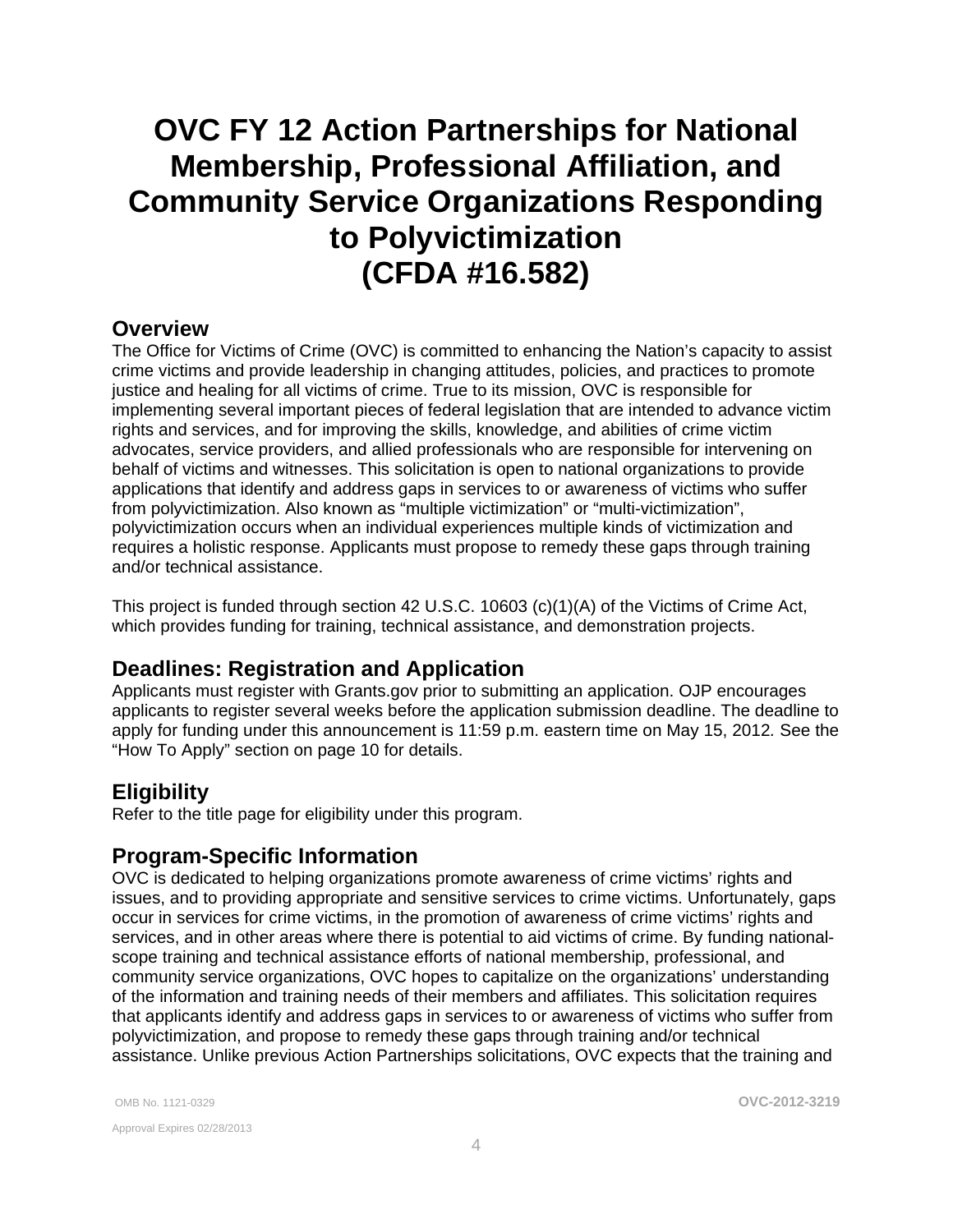technical assistance developed to address the gaps identified by applicants will be available not only to the applicant organizations' members, but to the victim services field and other allied professionals nationwide.

#### **Goals, Objectives, and Deliverables**

This Action Partnerships solicitation will serve as a training and technical assistance companion to the National Field-Generated competitive solicitation, which will also seek to identify and remedy gaps identified by the field related to issues of polyvictimization via national, replicable demonstration projects. The issue of polyvictimization has long been discussed by the victim services field, but few organizations have had the resources to address it. OVC is in a position to provide resources through these two solicitations to begin investing in appropriate responses to an issue that is faced by many victims. According to one national study, polyvictimization is highly predictive of trauma symptoms, especially in children; and, in a nationally representative sample of more than 2,000 children, 22 percent were victims of multiple crimes (Finkelhor, Ormrod, and Turner. *Polyvictimization: A neglected component in child victimization*, 2005). According to the Office of Juvenile Justice and Delinquency Prevention's October 2011 Juvenile Justice Bulletin, *Polyvictimization: Children's Exposure to Multiple Types of Violence, Crime, and Abuse*, there is not yet consensus in the field on a definition or numerical threshold of experiences for polyvictimization. For the purposes of this solicitation, OVC will use the general definition identified by the authors of the bulletin (Finkelhor, Turner, Hamby, and Ormrod) that "polyvictimization can be defined as having experienced multiple victimizations of different kinds…rather than just multiple episodes of the same kind of victimization."

Possible deliverables under this solicitation may include, but are not limited to, the following:

- Evidence-based training or seminars at national conferences to increase professionals'/members' understanding of the impact of experiencing polyvictimization and related issues, and to develop or enhance their ability to serve children or adults experiencing polyvictimization.
- Evidence-based training or awareness programs that reflect best practices and address gaps in services for children or adults experiencing polyvictimization.
- Evidence-based, collaborative products or materials, such as DVDs, interactive DVD or CD-ROM software, newsletters, periodicals, handbooks, policy and procedure manuals, etc., that provide members of an organization with a better understanding of polyvictimization issues and help them to appropriately address gaps in responding to issues and needs faced by children or adults experiencing polyvictimization.
- • A forum, event, or media piece designed to increase understanding and awareness of the organization's national membership about issues related to polyvictimization especially gaps in the field—with follow-up activities that provide members of the organization the opportunity to appropriately address the issues and needs of this population.

Applicants must specifically include costs for duplication and nationwide dissemination of the project deliverables to their membership.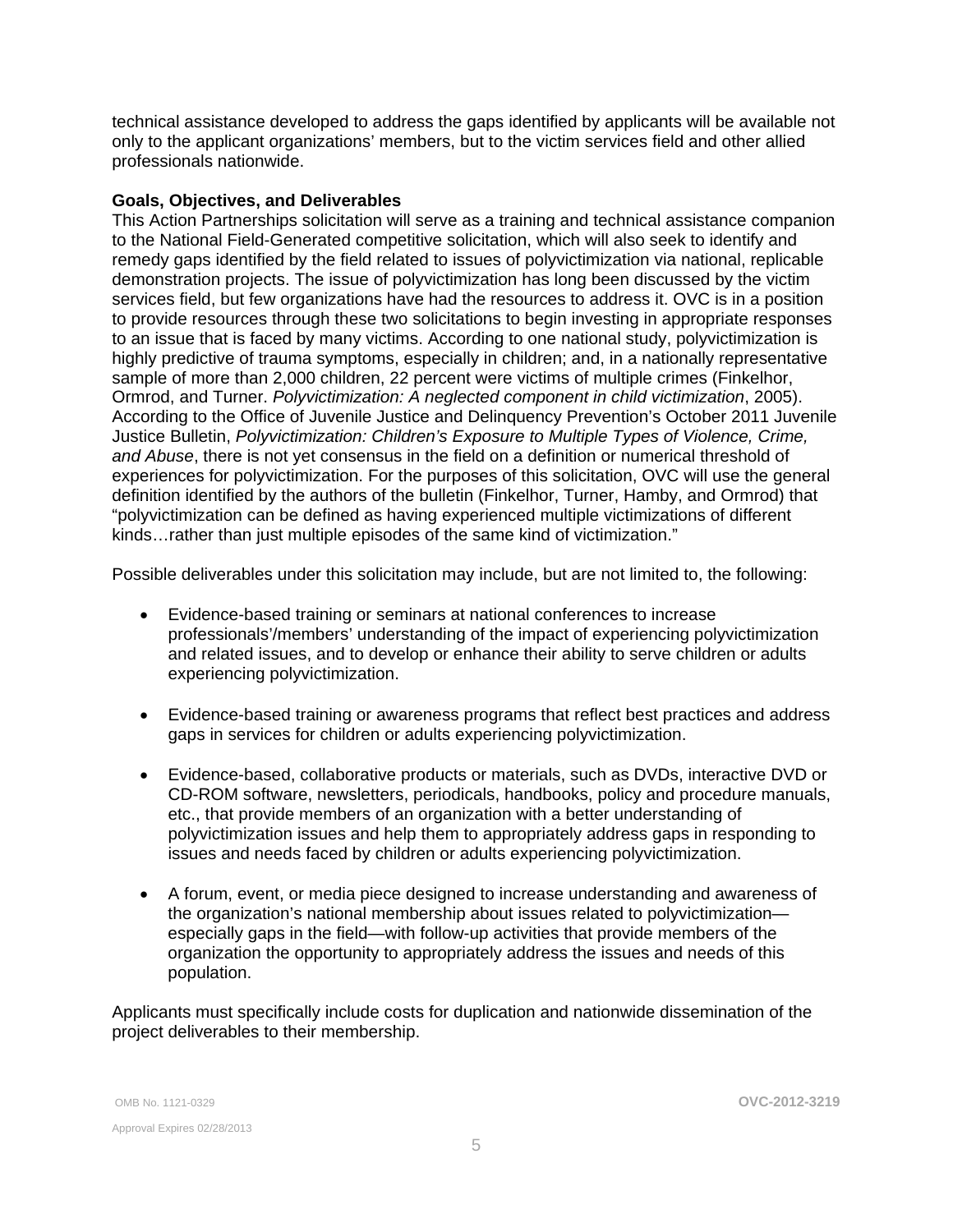**Privacy Certificate:** OVC and recipients of OVC funding are subject to confidentiality requirements protecting research and statistical information collected that is identifiable to a private person under the DOJ regulations found at 28 CFR Part 22. Identifying characteristics include, but are not limited to, identifiers such as name, address, Social Security number or other identifying number, fingerprints, voiceprints, photographs, genetic information, or any other item or combination of data about a person that could reasonably lead, directly or indirectly, by reference to other information, or to identification of that individual(s). OVC requires recipients of OVC funding to submit a privacy certificate prior to engaging in any project activities that involve data collection on individuals through observations, interviews, reports, or review of administrative records, or any project tasks likely to result in the gathering or development of information identifiable to individuals. OVC-funded activities that require a privacy certificate prior to conducting the activity include, but may not be limited to, a needs assessment, program evaluation, survey, or focus group interviews. **If the applicant's project includes any activity listed above, the applicant must include a privacy certificate with the application materials submitted.** For sample privacy certificates, visit [www.ojp.usdoj.gov/ovc/grants/help.html#forms](http://www.ojp.usdoj.gov/ovc/grants/help.html#forms) and view the two model privacy certificates available for adaptation.

#### **Evidence-based Programs or Practices**

OJP considers programs and practices to be evidence-based when their effectiveness has been demonstrated by causal evidence (generally obtained through one or more outcome evaluations). Causal evidence documents a relationship between an activity or intervention (including technology) and its intended outcome, including measuring the direction and size of a change, and the extent to which a change may be attributed to the activity or intervention. Causal evidence depends on the use of scientific methods to rule out, to the extent possible, alternative explanations for the documented change. The strength of causal evidence, based on the factors described above, will influence the degree to which OJP considers a program or practice to be evidence-based. OJP's CrimeSolutions.gov Web site is one resource that applicants can use to find information about evidence-based programs in criminal justice, juvenile justice, and crime victim services.

#### **Amount and Length of Awards**

OVC anticipates that it will make up to 6 awards of up to \$250,000 for a project period of 12 to 24 months.

All awards are subject to the availability of appropriated funds and to any modifications or additional requirements that may be imposed by law.

#### **Budget Information**

#### **Limitation on Use of Award Funds for Employee Compensation; Waiver**

With respect to any award of \$250,000 or more made under this solicitation, federal funds may not be used to pay total cash compensation (salary plus bonuses) to any employee of the award recipient at a rate that exceeds 110 percent of the maximum annual salary payable to a member of the Federal Government's Senior Executive Service (SES) at an agency with a Certified SES Performance Appraisal System for that year. The 2012 salary table for SES employees is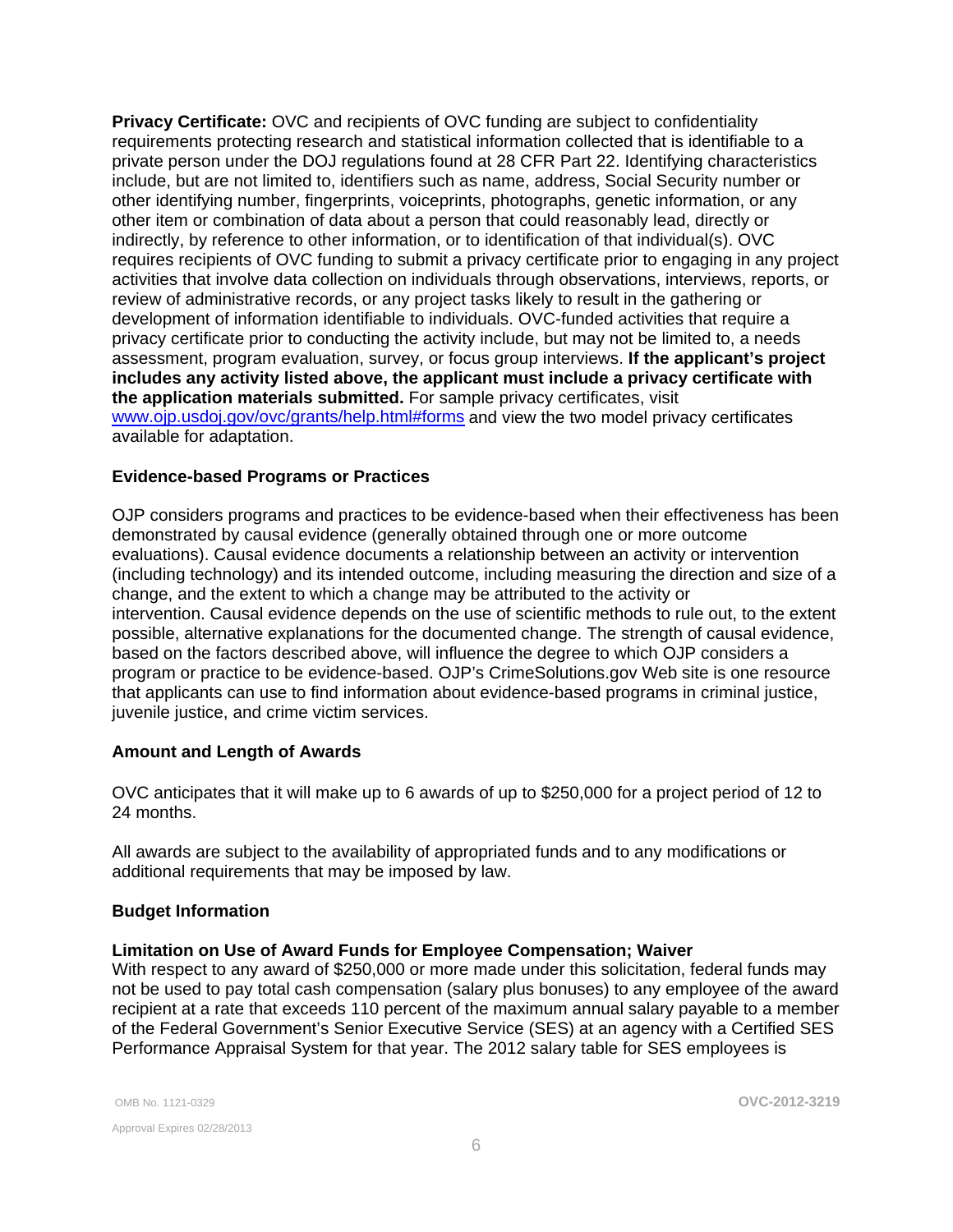available at [www.opm.gov/oca/12tables/indexSES.asp](http://www.opm.gov/oca/12tables/indexSES.asp). Note: A recipient may compensate an employee at a higher rate, provided the amount in excess of this compensation limitation is paid with non-federal funds. (Any such additional compensation will not be considered matching funds where match requirements apply.)

The limitation on compensation rates allowable under an award may be waived on an individual basis at the discretion of the Assistant Attorney General (AAG) for OJP. An applicant requesting a waiver should include a detailed justification in the budget narrative of its application. Unless the applicant submits a waiver request and justification with the application, the applicant should anticipate that OJP will request the applicant to adjust and resubmit its budget.

The justification should include the particular qualifications and expertise of the individual, the uniqueness of the service being provided, the individual's specific knowledge of the program or project being undertaken with award funds, and a statement explaining that the individual's salary is commensurate with the regular and customary rate for an individual with his/her qualifications and expertise, and for the work to be done.

#### **Minimization of Conference Costs**

No OJP funding can be used to purchase food and/or beverages for any meeting, conference, training, or other event. Exceptions to this restriction may be made only in cases where such sustenance is not otherwise available (i.e., extremely remote areas), or where a special presentation at a conference requires a plenary address where there is no other time for sustenance to be obtained. Such an exception would require prior approval from OJP. This restriction does not apply to water provided at no cost, but does apply to any and all other refreshments, regardless of the size or nature of the meeting. Additionally, this restriction does not impact direct payment of per diem amounts to children or adults in a travel status under your organization's travel policy.

Updated Department of Justice (DOJ) and OJP guidance on conference planning, minimization of costs, and conference cost reporting will be forthcoming and will be accessible on the OJP Web site at [www.ojp.usdoj.gov/funding/funding.htm](http://www.ojp.usdoj.gov/funding/funding.htm).

#### **Costs Associated With Language Assistance (if applicable)**

If an applicant proposes a program or activity that would deliver services or benefits to children or adults, the costs of taking reasonable steps to provide meaningful access to those services or benefits by children or adults with limited English proficiency may be allowable costs. Reasonable steps to provide meaningful access to services or benefits may include interpretation or translation services where appropriate.

For additional information, see the "Civil Rights Compliance" section of the OJP "Other Requirements for OJP Applications" Web page ([www.ojp.usdoj.gov/funding/other\\_requirements.htm](http://www.ojp.usdoj.gov/funding/other_requirements.htm)).

#### **Match Requirement**

This solicitation does not require a match; however, if a successful application proposes a voluntary match amount, the match amount incorporated into the OJP-approved budget becomes mandatory and subject to audit.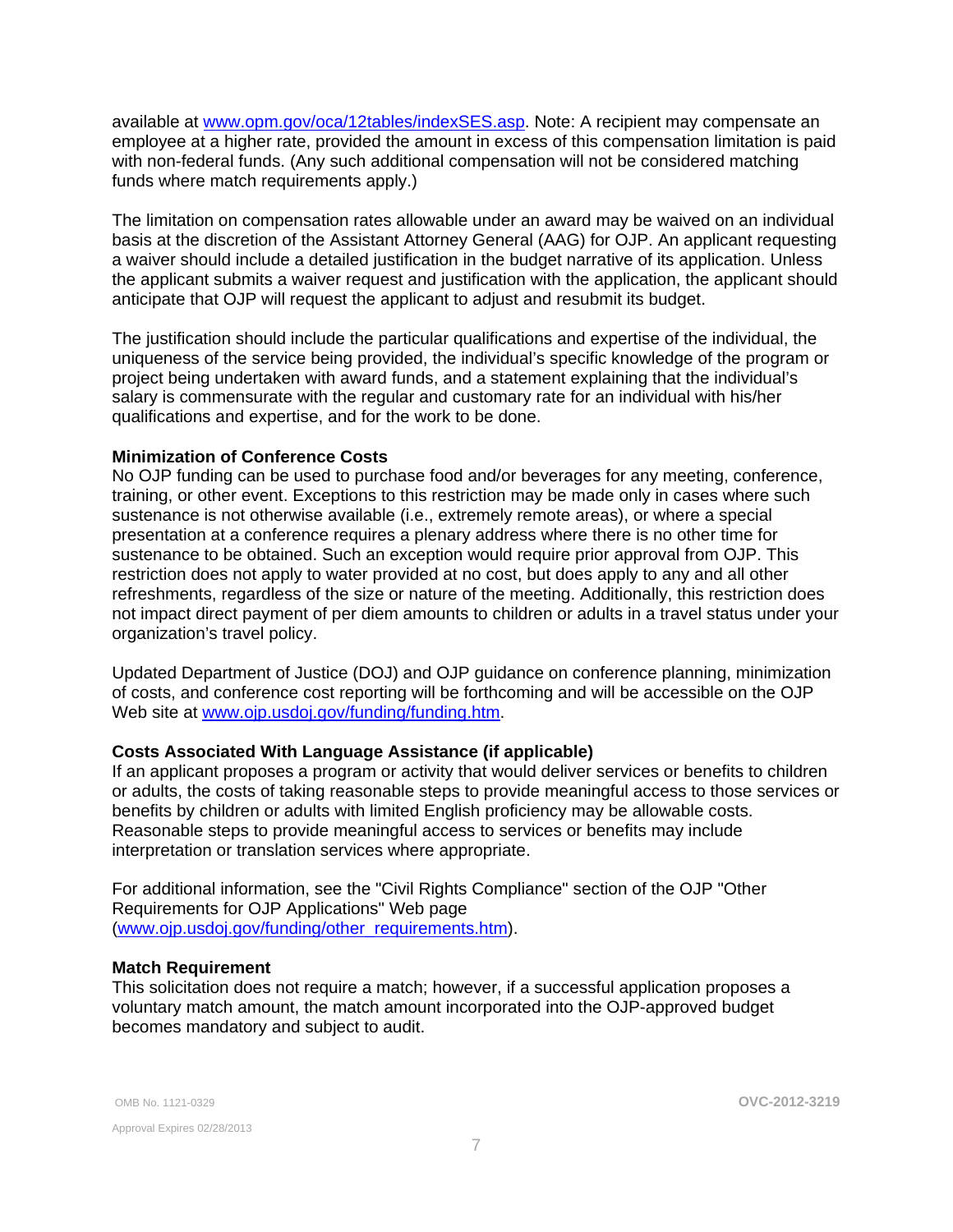# **Performance Measures**

To assist the Department in fulfilling its responsibilities under the Government Performance and Results Act of 1993 (GPRA), Public Law 103-62, and the GPRA Modernization Act of 2010, Public Law 111–352, applicants that receive funding under this solicitation must provide data that measure the results of their work done under this solicitation. Any award recipient will be required, post-award, to provide the data requested in the "Data Grantee Provides" column so that OJP can calculate values for the "Performance Measures" column. Performance measures for this solicitation are as follows:

| <b>Objective</b>                                                                                                                                                                                                                                                                                                                                    | <b>Performance Measure(s)</b>                                                                                  | <b>Data Grantee Provides</b>                                                                                                                               |
|-----------------------------------------------------------------------------------------------------------------------------------------------------------------------------------------------------------------------------------------------------------------------------------------------------------------------------------------------------|----------------------------------------------------------------------------------------------------------------|------------------------------------------------------------------------------------------------------------------------------------------------------------|
| To create partnerships<br>among OVC, the victim<br>services field, and national<br>scope membership,<br>professional affiliation, and<br>community service<br>organizations to advance<br>victims' rights and services<br>through training, public<br>awareness, and<br>educational efforts, with a<br>focus on responding to<br>polyvictimization. | Number of organizations that<br>received training.                                                             | Number of organizations<br>trained on supporting children<br>or adults experiencing<br>polyvictimization.                                                  |
|                                                                                                                                                                                                                                                                                                                                                     |                                                                                                                | Number of organizations<br>trained to promote awareness<br>of victims' rights for children or<br>adults experiencing<br>polyvictimization.                 |
|                                                                                                                                                                                                                                                                                                                                                     | Number of professionals that<br>received training.                                                             | Number of professionals or<br>members trained on supporting<br>children or adults experiencing<br>polyvictimization.                                       |
|                                                                                                                                                                                                                                                                                                                                                     |                                                                                                                | Number of professionals or<br>members trained to promote<br>awareness of victims' rights for<br>children or adults experiencing<br>polyvictimization.      |
|                                                                                                                                                                                                                                                                                                                                                     | Number of programs<br>reporting an increase in<br>collaborative partnerships.                                  | Number of programs reporting<br>an increase in collaborative<br>partners.                                                                                  |
|                                                                                                                                                                                                                                                                                                                                                     |                                                                                                                | Number of evaluations<br>completed.                                                                                                                        |
|                                                                                                                                                                                                                                                                                                                                                     | Number of participants<br>reporting an improved ability<br>to perform their duties as a<br>result of training. | Percentage of participants (by<br>type: professionals and<br>organizations) indicating that<br>training will improve their ability<br>to provide services. |
|                                                                                                                                                                                                                                                                                                                                                     | Number of media or other<br>publicized events held.                                                            | Number of media or other<br>publicized events held.                                                                                                        |

Approval Expires 02/28/2013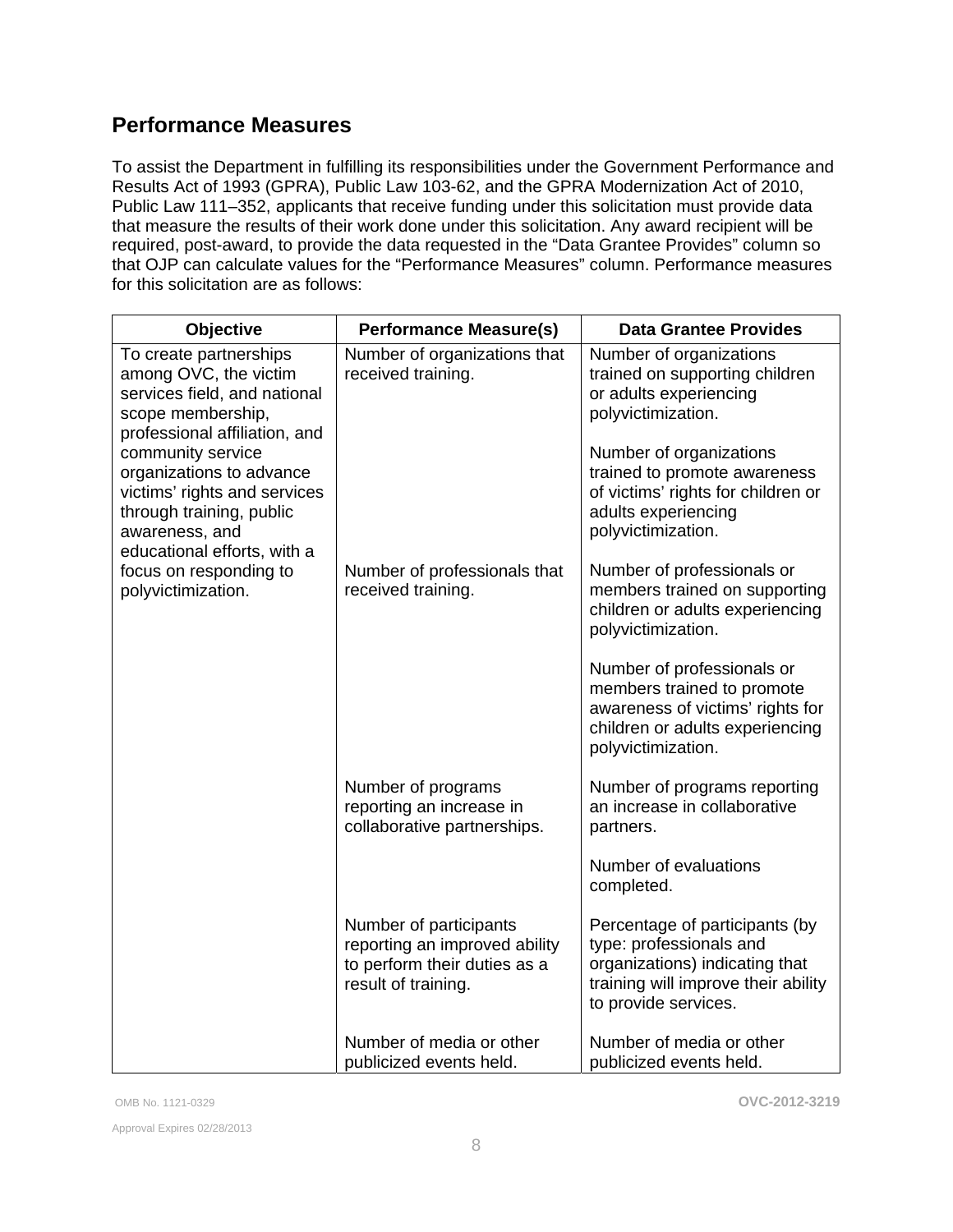| Number of materials<br>developed.    | Number of educational/training<br>materials developed.   |
|--------------------------------------|----------------------------------------------------------|
| Number of materials<br>disseminated. | Number of educational/training<br>materials distributed. |

Submission of performance measures data is not required for the application. Instead, applicants should discuss in their application their proposed methods for collecting data for performance measures. Refer to the section "What an Application Should Include" on page 12 for additional information.

#### **Note on Project Evaluations**

Applicants that propose to use funds awarded through this solicitation to conduct project evaluations should be aware that certain project evaluations (such as systematic investigations designed to develop or contribute to generalizable knowledge) may constitute "research" for purposes of applicable DOJ human subject's protection regulations. However, project evaluations that are intended only to generate internal improvements to a program or service or are conducted only to meet OJP's performance measure data reporting requirements likely do not constitute "research." Applicants should provide sufficient information for OJP to determine whether the particular project they propose would either intentionally or unintentionally collect and/or use information in such a way that it meets the DOJ regulatory definition of research.

Research, for the purposes of human subjects protections for OJP-funded programs, is defined as "a systematic investigation, including research development, testing, and evaluation, designed to develop or contribute to generalizable knowledge" 28 C.F.R. § 46.102(d). For additional information on determining whether a proposed activity would constitute research, see the decision tree to assist applicants on the "Research and the Protection of Human Subjects" section of the OJP "Other Requirements for OJP Applications" Web page ([www.ojp.usdoj.gov/funding/other\\_requirements.htm](http://www.ojp.usdoj.gov/funding/other_requirements.htm)). Applicants whose proposals may involve a research or statistical component also should review the "Confidentiality" section on that Web page.

# **Notice of Post-Award FFATA Reporting Requirement**

Applicants should anticipate that OJP will require all recipients (other than individuals) of awards of \$25,000 or more under this solicitation, consistent with the Federal Funding Accountability and Transparency Act of 2006 (FFATA), to report award information on any first-tier subawards totaling \$25,000 or more, and, in certain cases, to report information on the names and total compensation of the five most highly compensated executives of the recipient and first-tier subrecipients. Each applicant entity must ensure that it has the necessary processes and systems in place to comply with the reporting requirements should it receive funding. Reports regarding subawards will be made through the FFATA Subaward Reporting System (FSRS) found at [www.fsrs.gov](https://www.fsrs.gov/).

Please note also that applicants should anticipate that no subaward of an award made under this solicitation may be made to a subrecipient (other than an individual) unless the potential subrecipient acquires and provides a Data Universal Numbering System (DUNS) number.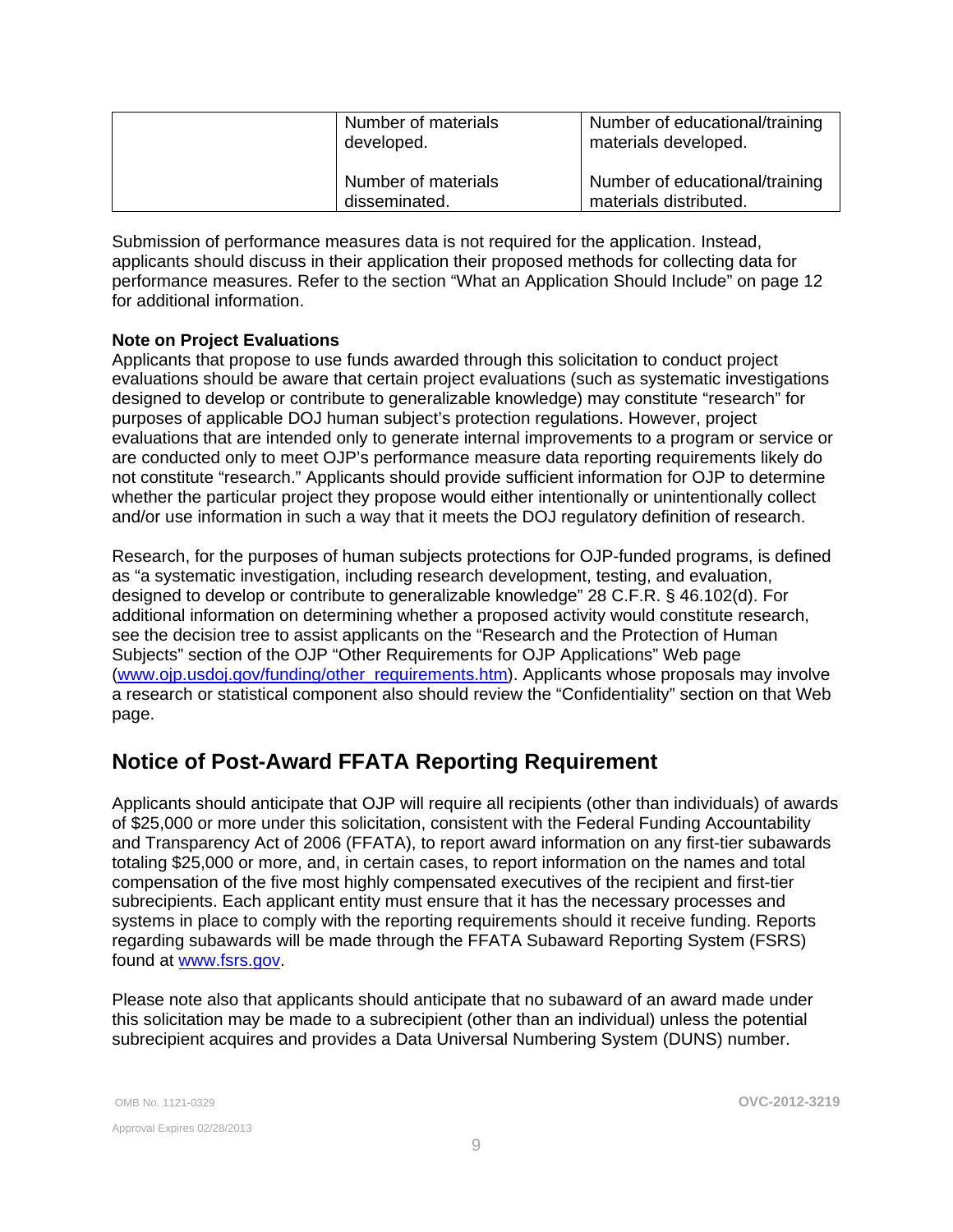# <span id="page-9-0"></span>**How To Apply**

Applications will be submitted through Grants.gov. Grants.gov is a "one-stop storefront" that provides a unified process for all customers of federal awards to find funding opportunities and apply for funding. Complete instructions on how to register and submit an application can be found at [www.Grants.gov](http://www.grants.gov/). If the applicant experiences technical difficulties at any point during this process, call the Grants.gov Customer Support Hotline at **1–800–518–4726** (606–545–5035 for applicants that reside outside the United States), 24 hours a day, 7 days a week, except federal holidays. Registering with Grants.gov is a one-time process; however, **processing delays may occur, and it can take up to several weeks** for first-time registrants to receive confirmation and a user password. OJP highly recommends that applicants start the registration process as early as possible to prevent delays in submitting an application package by the specified application deadline.

All applicants are required to complete the following steps:

- 1. **Acquire a DUNS number.** In general, the Office of Management and Budget requires that all applicants (other than individuals) for federal funds include a DUNS number in their applications for a new award or renewal of an existing award. A DUNS number is a unique nine-digit sequence recognized as the universal standard for identifying and keeping track of entities receiving federal funds. The identifier is used for tracking purposes and to validate address and point of contact information for federal assistance applicants, recipients, and subrecipients. The DUNS number will be used throughout the grant life cycle. Obtaining a DUNS number is a free, one-time activity. Obtain a DUNS number by calling Dun and Bradstreet at 1–866–705–5711 or by applying online at [www.dnb.com](http://www.dnb.com/). A DUNS number is usually received within 1–2 business days.
- 2. **Acquire or renew registration with the Central Contractor Registration (CCR) database.** OJP requires that all applicants (other than individuals) for federal financial assistance maintain current registrations in the CCR database. An applicant must be registered in the CCR database to successfully register in Grants.gov. The CCR database is the repository for standard information about federal financial assistance applicants, recipients, and subrecipients. Organizations that have previously submitted applications via Grants.gov are already registered with CCR, as it is a requirement for Grants.gov registration. Note, however, that applicants must **update or renew their CCR registration annually** to maintain an active status. Information about CCR registration procedures can be accessed at [www.ccr.gov.](http://www.ccr.gov/)
- 3. **Acquire an Authorized Organization Representative (AOR) and a Grants.gov username and password**. Complete the AOR profile on Grants.gov and create a username and password. The applicant organization's DUNS number must be used to complete this step. For more information about the registration process, go to [www.grants.gov/applicants/get\\_registered.jsp](http://www.grants.gov/applicants/get_registered.jsp).
- 4. **Acquire confirmation for the AOR from the E-Business Point of Contact (E-Biz POC).** The E-Biz POC at the applicant organization must log into Grants.gov to confirm the applicant organization's AOR. Note that there can be more than one AOR for the organization.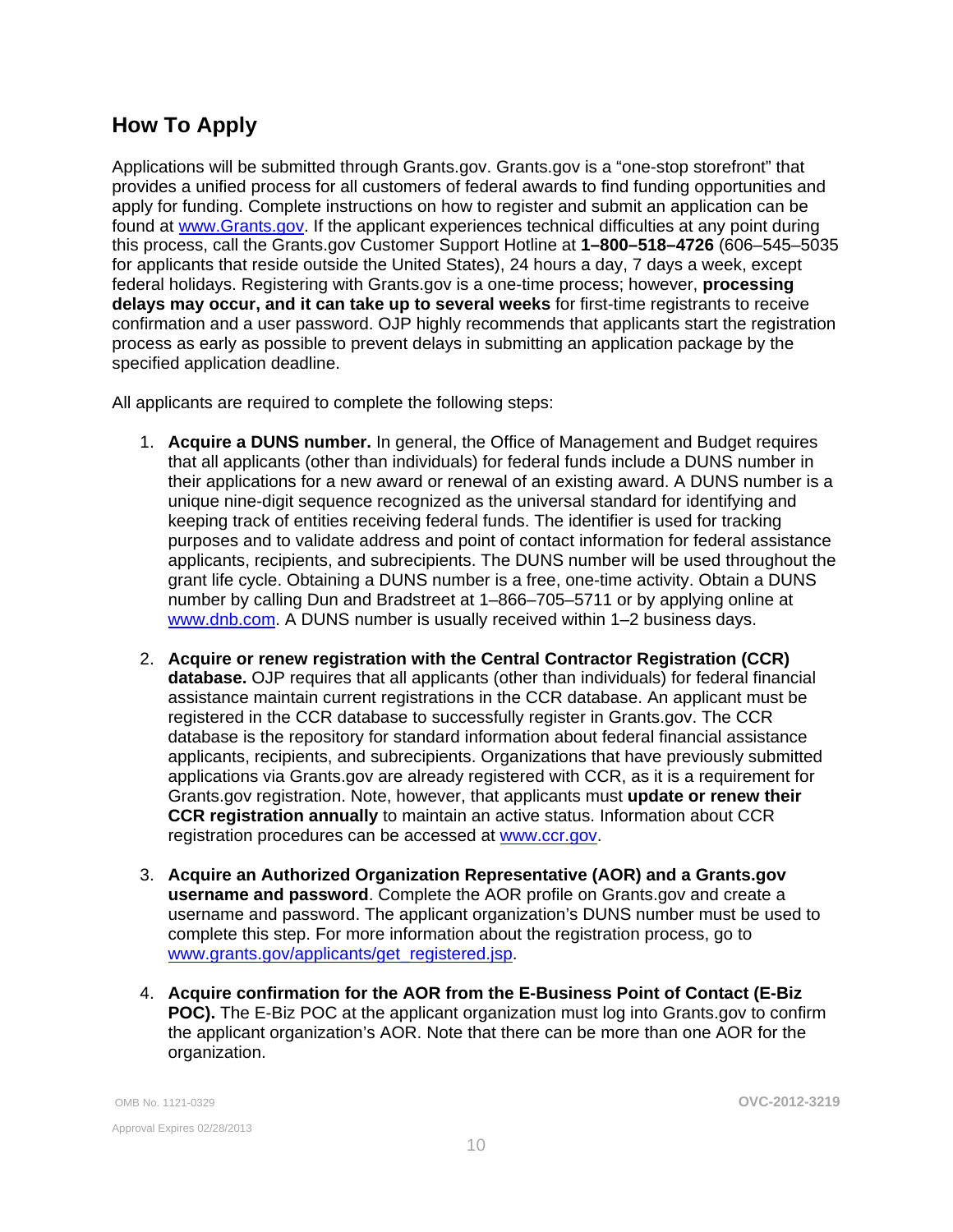- 5. **Search for the funding opportunity on Grants.gov.** Use the following identifying information when searching for the funding opportunity on Grants.gov. The Catalog of Federal Domestic Assistance (CFDA) number for this solicitation is 16.582, titled "Crime Victim Assistance/Discretionary Grants," and the funding opportunity number is OVC-2012-3219.
- 6. **Complete the Disclosure of Lobbying Activities.** All applicants must complete this information. An applicant that expends any funds for lobbying activities must provide the detailed information requested on the *Disclosure of Lobbying Activities* form (SF-LLL). An applicant that does not expend any funds for lobbying activities should enter "N/A" in the required highlighted fields.
- 7. **Submit an application consistent with this solicitation by following the directions in Grants.gov.** Within 24–48 hours after submitting the electronic application, the applicant should receive an e-mail validation message from Grants.gov. The validation message will state whether the application has been received and validated, or rejected, with an explanation. **Important:** Applicants are urged to submit applications **at least 72 hours prior** to the due date of the application to allow time to receive the validation message and to correct any problems that may have caused a rejection notification.

**Note: Grants.gov will forward the application to OJP's Grants Management System (GMS). GMS does not accept executable file types as application attachments**. These disallowed file types include, but are not limited to, the following extensions: ".com," ".bat," ".exe," ".vbs," ".cfg," ".dat," ".db," ".dbf," ".dll," ".ini," ".log," ".ora," ".sys," and ".zip."

#### **Note: Duplicate Applications**

If an applicant submits multiple versions of an application, OVC will review the most recent version submitted.

#### **Experiencing Unforeseen Grants.gov Technical Issues**

If an applicant experiences unforeseen Grants.gov technical issues beyond the applicant's control that prevent submission of its application by the deadline, the applicant must e-mail the OVC contact identified in the Contact Information section on page 2 **within 24 hours after the application deadline** and request approval to submit its application. The applicant must include in the e-mail a description of the technical difficulties, a timeline of submission efforts, the complete grant application, the applicant DUNS number, and Grants.gov Help Desk tracking number(s) the applicant has received. **Note: Requests are not automatically approved by OVC***.* After the program office reviews all of the information submitted and contacts the Grants.gov Help Desk to validate the technical issues reported, OJP will contact the applicant to either approve or deny the request to submit a late application. If the technical issues reported cannot be validated, the application will be rejected as untimely.

The following conditions are not valid reasons to permit late submissions: failure to begin the registration process in sufficient time, failure to follow Grants.gov instructions on how to register and apply as posted on its Web site, failure to follow all of the instructions in the OJP solicitation, and technical issues experienced with the applicant's computer or information technology environment, including firewalls.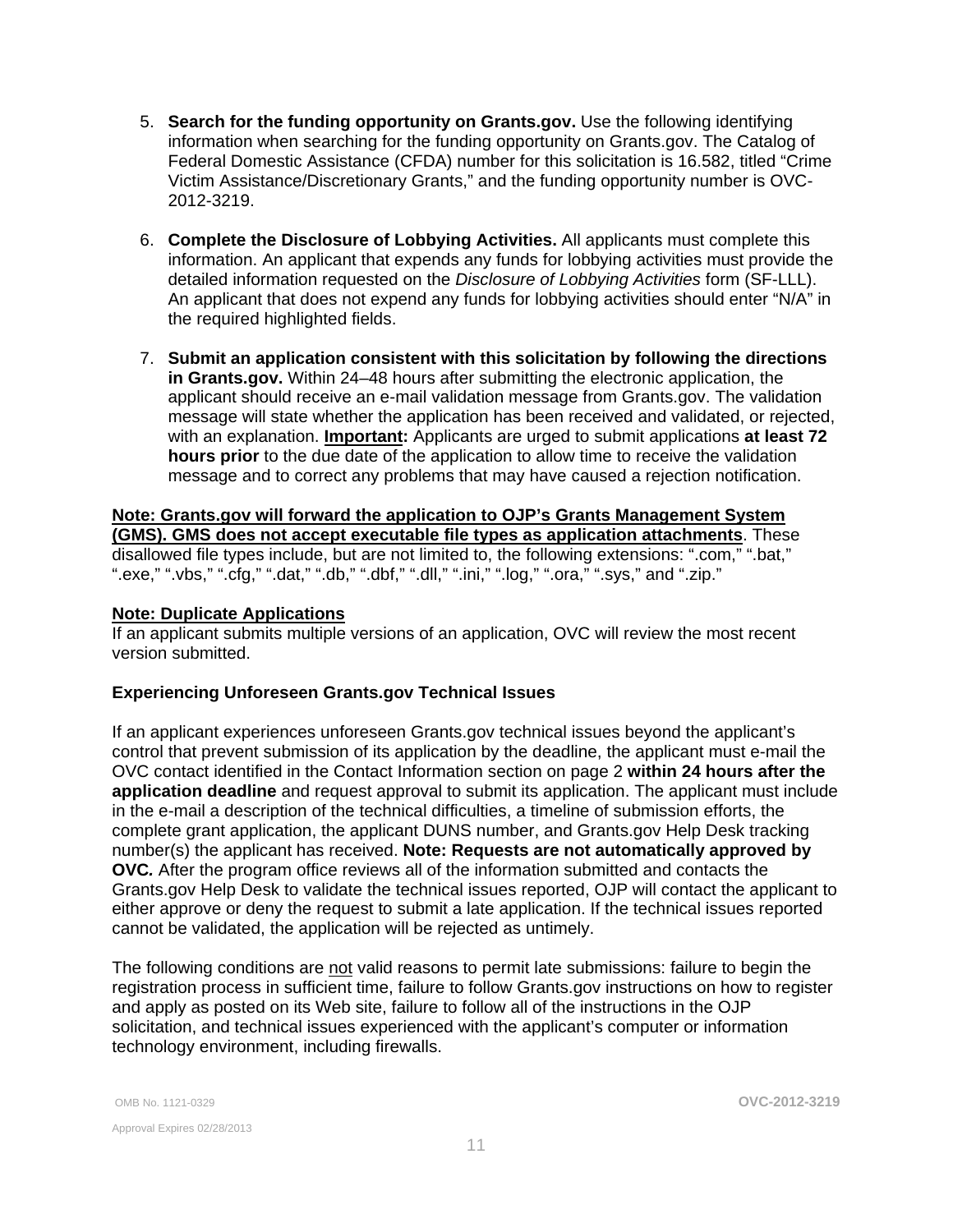<span id="page-11-0"></span>Notifications regarding known technical problems with Grants.gov, if any, are posted at the top of the OJP funding Web page at [www.ojp.usdoj.gov/funding/solicitations.htm.](http://www.ojp.gov/funding/solicitations.htm)

## **What an Application Should Include**

Applicants should anticipate that failure to submit an application that contains all of the specified elements may negatively affect the review of the application; and, should a decision be made to make an award, it may result in the inclusion of special conditions that preclude access to or use of award funds pending satisfaction of the conditions.

Moreover, applicants should anticipate that applications that are unresponsive to the scope of the solicitation, or that do not include application elements designated by OVC to be critical, will neither proceed to peer review nor receive further consideration. Under this solicitation, OVC has designated the following application elements as critical: Program Narrative, Budget Narrative, and Budget Detail Worksheet. The Budget Narrative and the Budget Detail Worksheet may be combined in one document; however, if only one document is submitted, it must contain **both** narrative and detail information.

OJP strongly recommends use of appropriately descriptive file names (e.g*.*, "Program Narrative," "Budget Detail Worksheet and Budget Narrative," "Timelines," "Memoranda of Understanding," "Resumes") for all attachments. OJP recommends that resumes be included in a single file.

#### 1. **Information to complete the Application for Federal Assistance (SF-424)**

The SF-424 is a standard form required for use as a cover sheet for submission of preapplications, applications, and related information. Grants.gov and GMS take information from the applicant's profile to populate the fields on this form. When selecting "type of applicant," if the applicant is a for-profit entity, select "For-Profit Organization" or "Small Business" (as applicable).

#### 2. **Program Narrative**

The program narrative should not exceed 25 doubled-spaced pages in 12-point font with 1-inch margins and must include 6 separate sections—Project Abstract, Problem Statement, Project Goals and Objectives, Project Design/Implementation Plan, Organizational Capability and Project Management, and Plans for Measuring Progress and Outcomes. Each section is described below.

If the program narrative fails to comply with these length-related restrictions, noncompliance may be considered in peer review and in final award decisions.

The following sections should be included as part of the program narrative.

a. **Project Abstract:** The application should include a 1-page summary that describes the purpose of the project, goals and objectives, and activities that will be implemented to achieve the project's goals and objectives, methods, and outcomes. **Please note that to be responsive to this solicitation, the project described must be national in scope and address gaps in responding to the needs of children or adults experiencing polyvictimization.**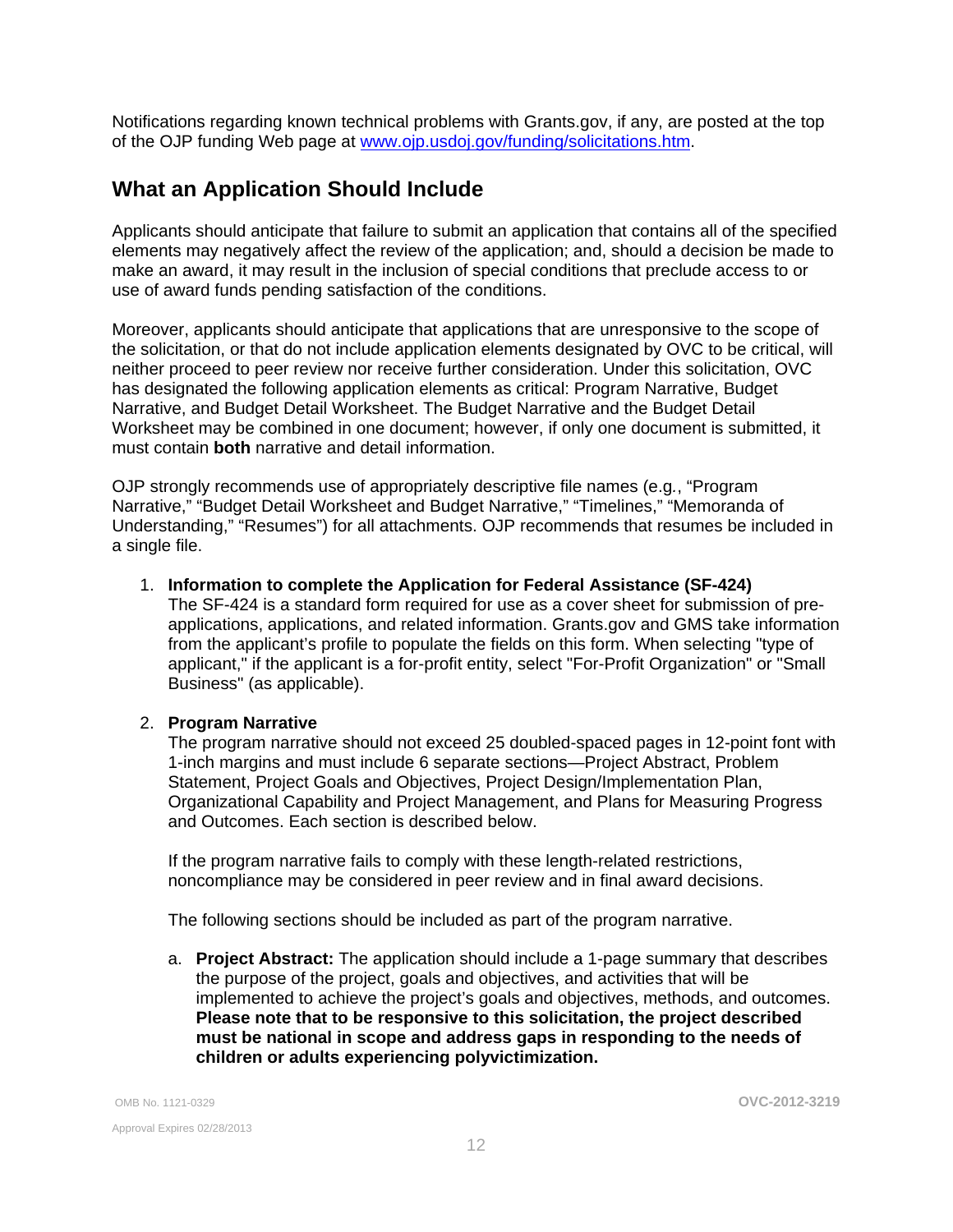- b. **Problem Statement**: The problem statement must describe the need for the project and provide a clear statement of how funding will support the project's value to the victims' field by meeting a stated goal. It must specify the goals and objectives of the project. The objectives should be measurable and relate directly to the issues described in the problem statement. The goals should state the overall purpose of what is to be accomplished. The objectives should describe the steps necessary to reach the goals or how the goals will be accomplished. The application should clearly describe how funding will support the overall success of the project.
- c. **Project Design and Implementation**: The project design and implementation plan must describe the project strategy and discuss how the strategy will address the identified problems and support the goals and objectives. The applicant's strategy or design must include a description of project phases, tasks, activities, and staff responsibilities; clear descriptions of interim deliverables and final products; and a time-task plan that clearly identifies objectives, major activities, and products. The time-task plan presented in chart form will not be included as part of the 25-page narrative limitation. The applicant must describe the following:
	- The strategy, tasks, and time-task plan for developing the services and products. Applicants must develop a time-task plan that clearly identifies major activities and products for the duration of the project period. This plan must include the designation of organizational responsibility and a schedule for completion of activities and submission of finished products. In preparing the time-task plan, the Gant chart, or the schedule, applicants should make certain that all project activities will occur within the proposed project period. The plan also must provide for the submission of financial and progress reports. All recipients are required to submit semiannual progress reports and quarterly financial reports. **Applicants should keep in mind the OVC requirement that final drafts of all publications, including videos, are to be submitted 120 days prior to the end of the grant period. In most instances, the draft publication will undergo an external review by subject matter experts retained by OVC to provide written comments on the publication's accuracy, relevance, and readability, and to provide suggestions to enhance the publication. In all instances, the publication will be reviewed internally by OVC and other DOJ agencies.** For further guidance on the publication process, please refer to "OVC's Publishing Guidelines for Print and Web Media," available online at [www.ojp.usdoj.gov/ovc/publications/infores/pubguidelines/welcome.html](http://www.ojp.usdoj.gov/ovc/publications/infores/pubguidelines/welcome.html).
	- The project's intended services and deliverables or products, such as training and technical assistance, training curricula, promising practices compendia, symposia, and video products.
	- Coordination of the project with other organizations, including victim services, criminal and juvenile justice systems, and any joint or cooperative efforts.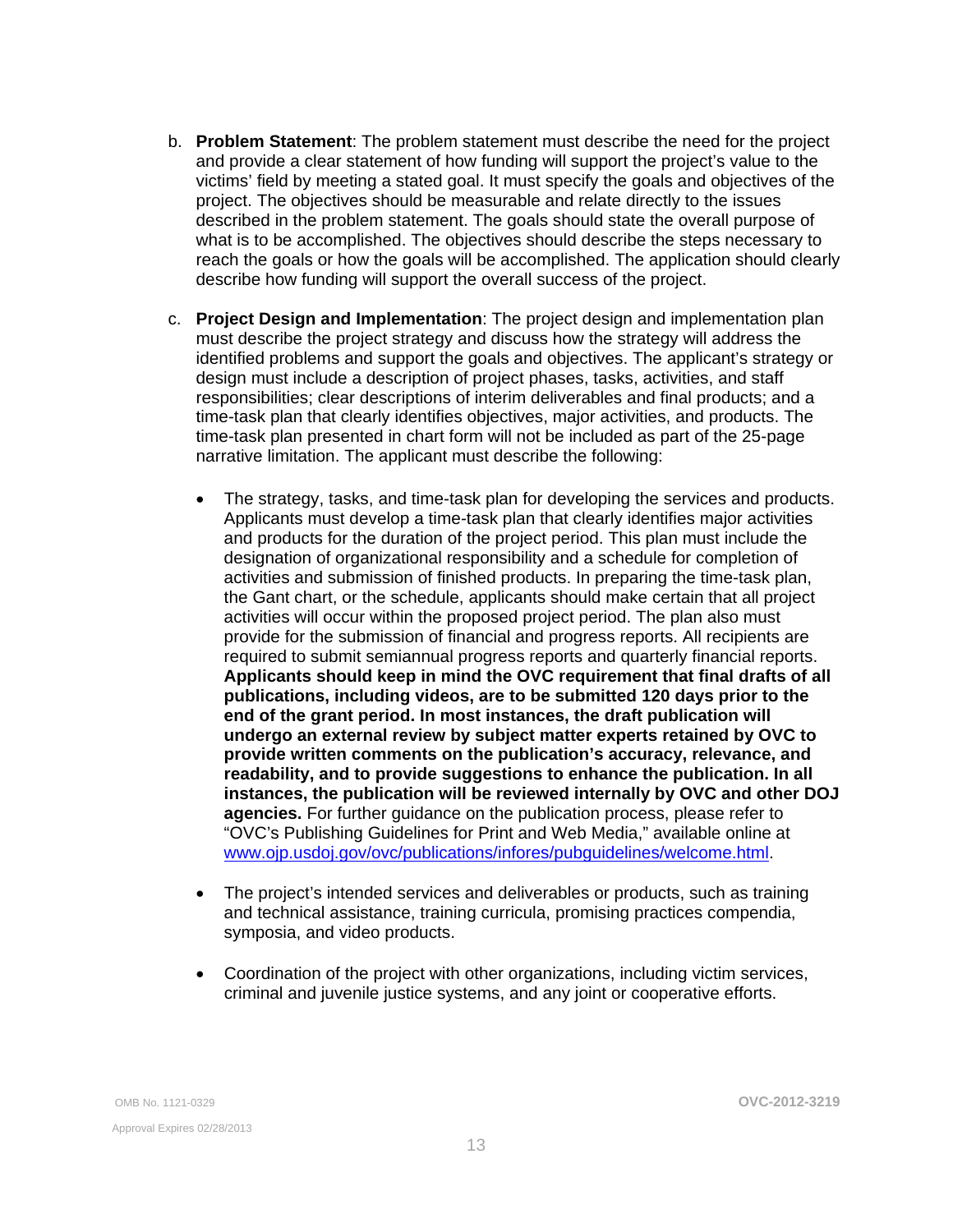- Any unusual features of the project, such as design; technological innovations; reductions in cost or time; or the involvement of an extraordinary community, volunteers, or the private sector.
- Procedures for testing and evaluating the service or product, or the method for obtaining feedback about its worth to the field.
- Procedures for collecting and reporting data on the performance measures established for the project.
- The national-scope dissemination plan for the product or service. Applicants should provide recommendations for dissemination of products. If those recommendations include nontraditional groups, such as organizations or agencies not likely to be included in a victim assistance or criminal justice mailing list, then applicants should be prepared to provide specific names and contact information. In most instances, publications that have been reviewed, revised by the grantee, and subsequently approved for publication by OVC will be printed by OVC and disseminated through the OVC Resource Center at the expense of OVC. Most publications also will be uploaded to the OVC Web page.
- d. **Capabilities and Competencies**: Applications must include a clear description of the applicant's management structure and the current and proposed professional staff members' unique qualifications that will enable them to fulfill their grant responsibilities. Applicants must describe how the program will be managed and include an organizational chart or information describing the roles and responsibilities of key organizational and functional components and personnel. Applicants must also include a list of personnel responsible for managing and implementing the major stages of the project. If additional staff will be hired to complete the project, the applicant should identify the selection criteria.

The project director must have both the substantive expertise and experience to perform crucial leadership functions and sufficient time to devote to the project to provide the needed guidance and supervision. Job descriptions and copies of resumes for proposed key staff positions should be included.

The described organization must be a national membership, professional, or community service organization. If they are affiliated with or a chapter of such a group, they must demonstrate a close partnership with the national office in order to be responsive to the requirements of this solicitation.

e. **Plan for Collecting the Data Required for this Solicitation's Performance Measures:** Submission of performance measures data is not required for the application. Performance measures are included as an alert that successful applicants will be required to submit specific data to OVC as part of their reporting requirements. For the application, the applicant should indicate an understanding of these requirements and discuss how they will gather the required data, should they receive funding.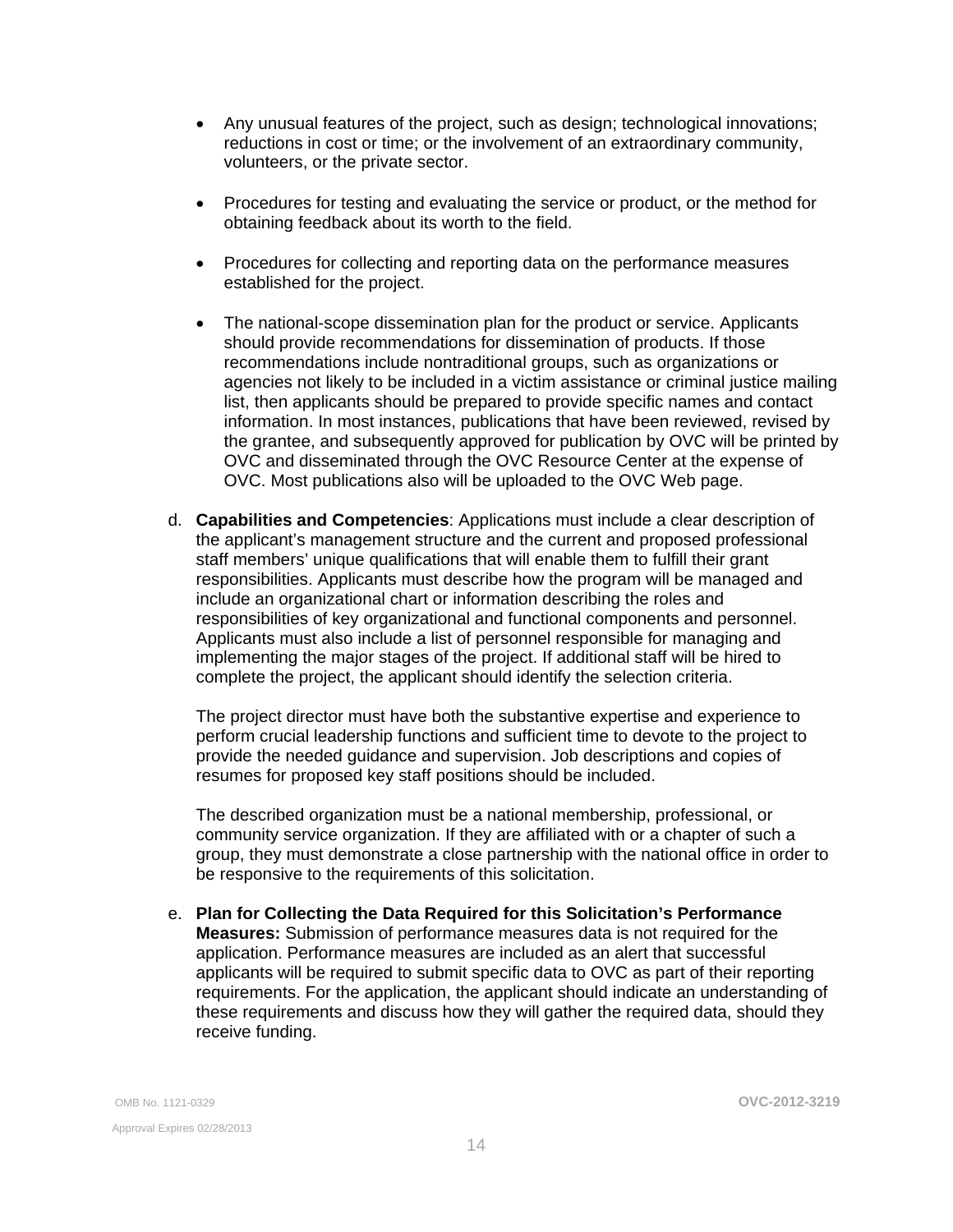#### <span id="page-14-0"></span>3. **Budget Detail Worksheet and Budget Narrative**

#### a. **Budget Detail Worksheet**

A sample budget detail worksheet can be found at www.oip.gov/funding/forms/budget\_detail.pdf. If the budget is submitted in a different format, the budget categories listed in the sample budget worksheet should be included.

For questions pertaining to budget and examples of allowable and unallowable costs, see the OJP Financial Guide at [www.ojp.usdoj.gov/financialguide/index.htm](http://www.ojp.usdoj.gov/financialguide/index.htm)*.* 

Applicants should plan to attend an annual OVC discretionary grantee meeting in Washington, D.C., and, with the exception of local grantees, should include line items detailing all estimated travel expenses associated with attending this meeting. Applicants should budget for a 3-day meeting. Applicants that receive annual funding of more than \$100,000 should also budget costs to attend one Financial Management Training Seminar sponsored by OJP's Office of the Chief Financial Officer (OCFO), unless the grantee has previously attended this seminar. In addition, the OCFO offers an online Financial Management Training course to all grantees. To access the online Financial Management Training course please go to the OJP Training and Technical Assistance website at [gfm.webfirst.com/](http://gfm.webfirst.com/).

#### b. **Budget Narrative**

The budget narrative should thoroughly and clearly describe every category of expense listed in the budget detail worksheet. Proposed budgets are expected to be complete; reasonable and allowable; cost effective; and necessary for project activities. The narrative should be mathematically sound and correspond with the information and figures provided in the budget detail worksheet. The narrative should explain how all costs were estimated and calculated and how they are relevant to the completion of the proposed project. The narrative may include tables for clarification purposes but need not be in a spreadsheet format. As with the budget detail worksheet, the budget narrative should be broken down by year.

#### 4. **Indirect Cost Rate Agreement (if applicable)**

Indirect costs are allowed only if the applicant has a federally approved indirect cost rate. (This requirement does not apply to units of local government.) A copy of the rate approval should be attached. If the applicant does not have an approved rate, one can be requested by contacting the applicant's cognizant federal agency, which will review all documentation and approve a rate for the applicant organization or, if the applicant's accounting system permits, costs may be allocated in the direct cost categories. If DOJ is the cognizant federal agency, obtain information needed to submit an indirect cost rate proposal at

[www.ojp.usdoj.gov/funding/pdfs/indirect\\_costs.pdf](http://www.ojp.usdoj.gov/funding/pdfs/indirect_costs.pdf).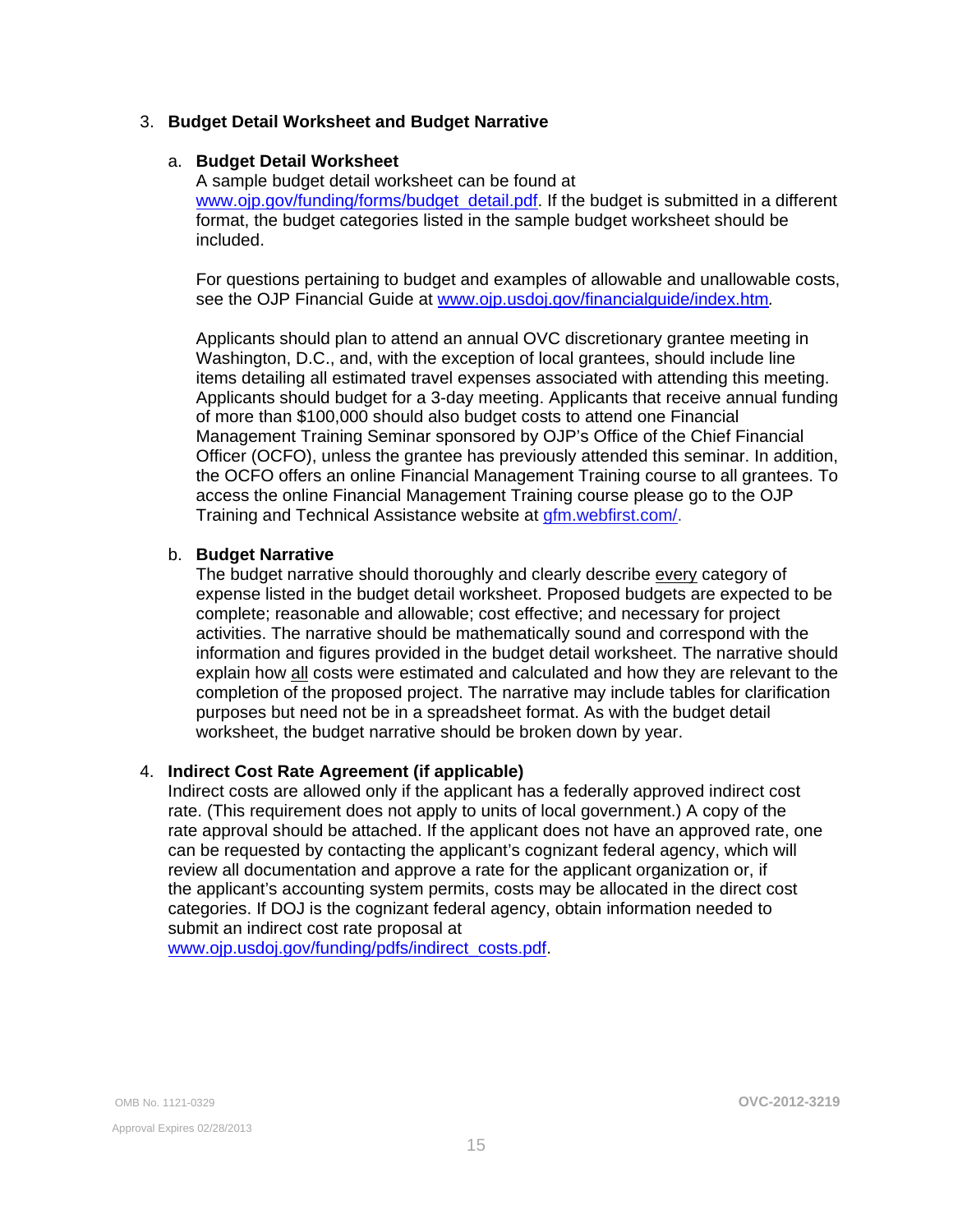#### <span id="page-15-0"></span>5. **Additional Attachments**

Other attachments, such as resumes of key personnel, letters of support, and memoranda of understanding, should be included (where appropriate) for project partners and to document any local or state chapter's close partnership with a national hub organization to achieve national-scope dissemination of this program.

#### 6. **Other Standard Forms**

Additional forms that may be required in connection with an award are available on OJP's funding page at [www.ojp.usdoj.gov/funding/forms.htm.](http://www.ojp.usdoj.gov/funding/forms.htm) For successful applicants, receipt of funds may be contingent upon submission of all necessary forms. Note in particular the following forms:

#### a. **[Standard Assurances](http://www.ojp.usdoj.gov/funding/forms/std_assurances.pdf)**

Applicants must read, certify, and submit this form in GMS prior to the receipt of any award funds.

- b. [Certifications Regarding Lobbying; Debarment, Suspension and Other Responsibility](http://www.ojp.usdoj.gov/funding/forms/certifications.pdf)  [Matters; and Drug-Free Workplace Requirements](http://www.ojp.usdoj.gov/funding/forms/certifications.pdf)  Applicants must read, certify, and submit in GMS prior to the receipt of any award funds.
- c. Accounting System and Financial Capability Questionnaire Required for any applicant other than an individual that is a non-governmental entity and that has not received any award from OJP within the past 3 years; this form must be downloaded, completed, and submitted.

### **Selection Criteria**

- 1. Statement of the Problem (20%)
- 2. Project Design and Implementation (40%)
- 3. Capabilities and Competencies (20%)
- 4. Plan for Collecting the Data Required for this Solicitation's Performance Measures (5%)
- 5. Budget (complete; reasonable and allowable; cost effective; and necessary for project activities) (10%)
- 6. Other (*see additional attachments above*) (5%)

### **Review Process**

OJP is committed to ensuring a fair and open process for awarding grants. OVC reviews the application to make sure that the information presented is reasonable, understandable, measurable, and achievable, as well as consistent with the solicitation.

Peer reviewers will review the applications submitted under this solicitation that meet basic minimum requirements. OVC may use either internal peer reviewers, external peer reviewers, or a combination, to review the applications under this solicitation. An external peer reviewer is an expert in the subject matter of a given solicitation who is NOT a current DOJ employee. An internal reviewer is a current DOJ employee who is well-versed or has expertise in the subject matter of this solicitation. Applications that meet basic minimum requirements will be evaluated,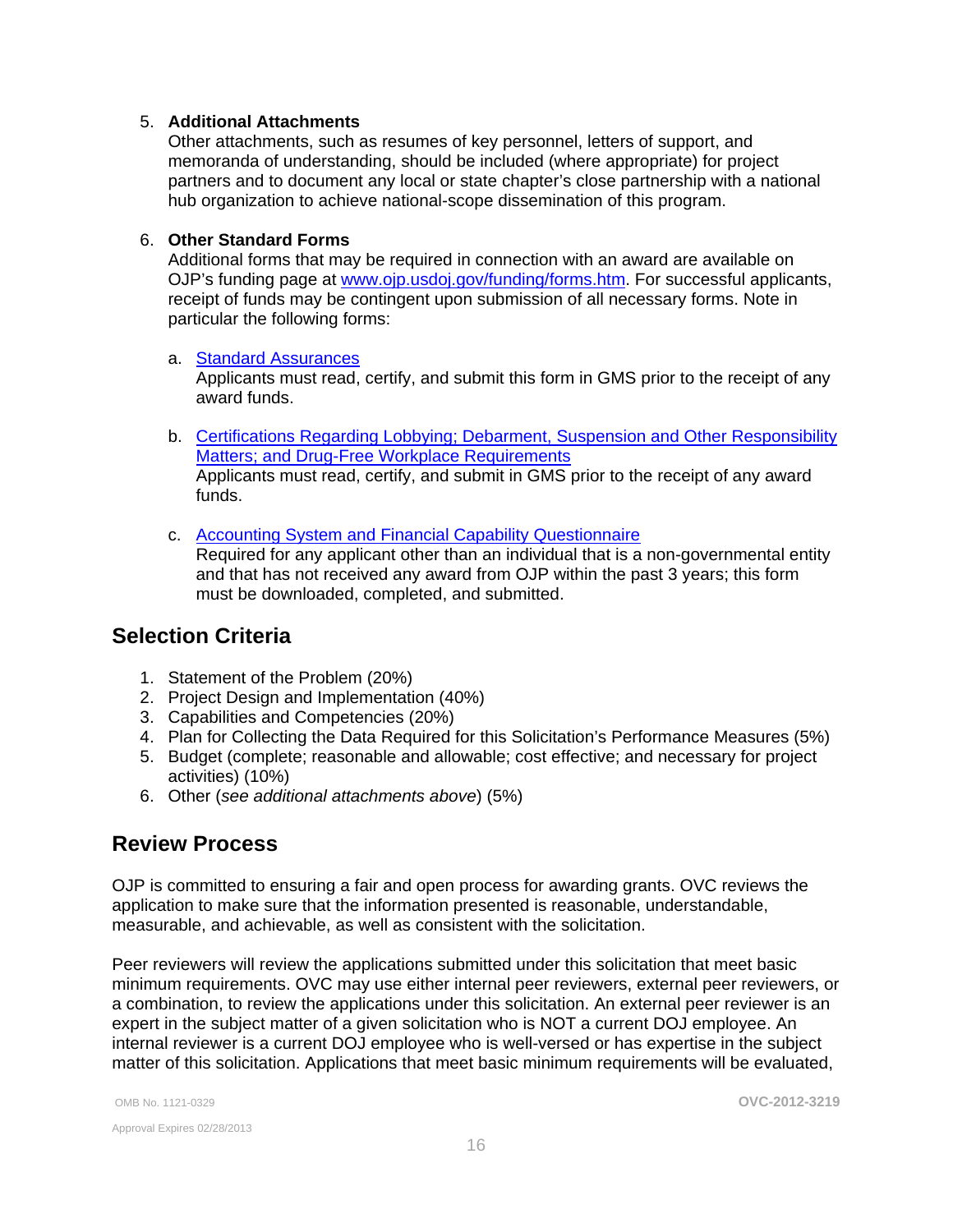<span id="page-16-0"></span>scored, and rated by a peer review panel. Peer reviewers' ratings and any resulting recommendations are advisory only. In addition to peer review ratings, considerations for award recommendations and decisions may include, but are not limited to, underserved populations, geographic diversity, strategic priorities, past performance, and available funding.

The OCFO, in consultation with OVC, conducts a financial review of applications for potential discretionary awards to evaluate the fiscal integrity and financial capability of applicants; examines proposed costs to determine if the Budget Detail Worksheet and Budget Narrative accurately explain project costs; and determines whether costs are reasonable, necessary, and allowable under applicable federal cost principles and agency regulations.

Absent explicit statutory authorization or written delegation of authority to the contrary, all final award decisions will be made by the AAG, who also may give consideration to factors including, but not limited to, underserved populations, geographic diversity, strategic priorities, past performance, and available funding when making awards.

# **Additional Requirements**

Applicants selected for awards must agree to comply with additional legal requirements upon acceptance of an award. OJP strongly encourages applicants to review the information pertaining to these additional requirements prior to submitting an application. Additional information for each requirement can be found at www.oip.usdoi.gov/funding/other\_requirements.htm.

- [Civil Rights Compliance](http://www.ojp.usdoj.gov/about/ocr/statutes.htm)
- Faith-Based and Other Community Organizations
- Confidentiality
- Research and the Protection of Human Subjects
- Anti-Lobbying Act
- Financial and Government Audit Requirements
- National Environmental Policy Act
- DOJ Information Technology Standards (if applicable)
- Single Point of Contact Review
- Non-Supplanting of State or Local Funds
- Criminal Penalty for False Statements
- Compliance with the [OJP Financial Guide](http://www.ojp.usdoj.gov/financialguide/index.htm)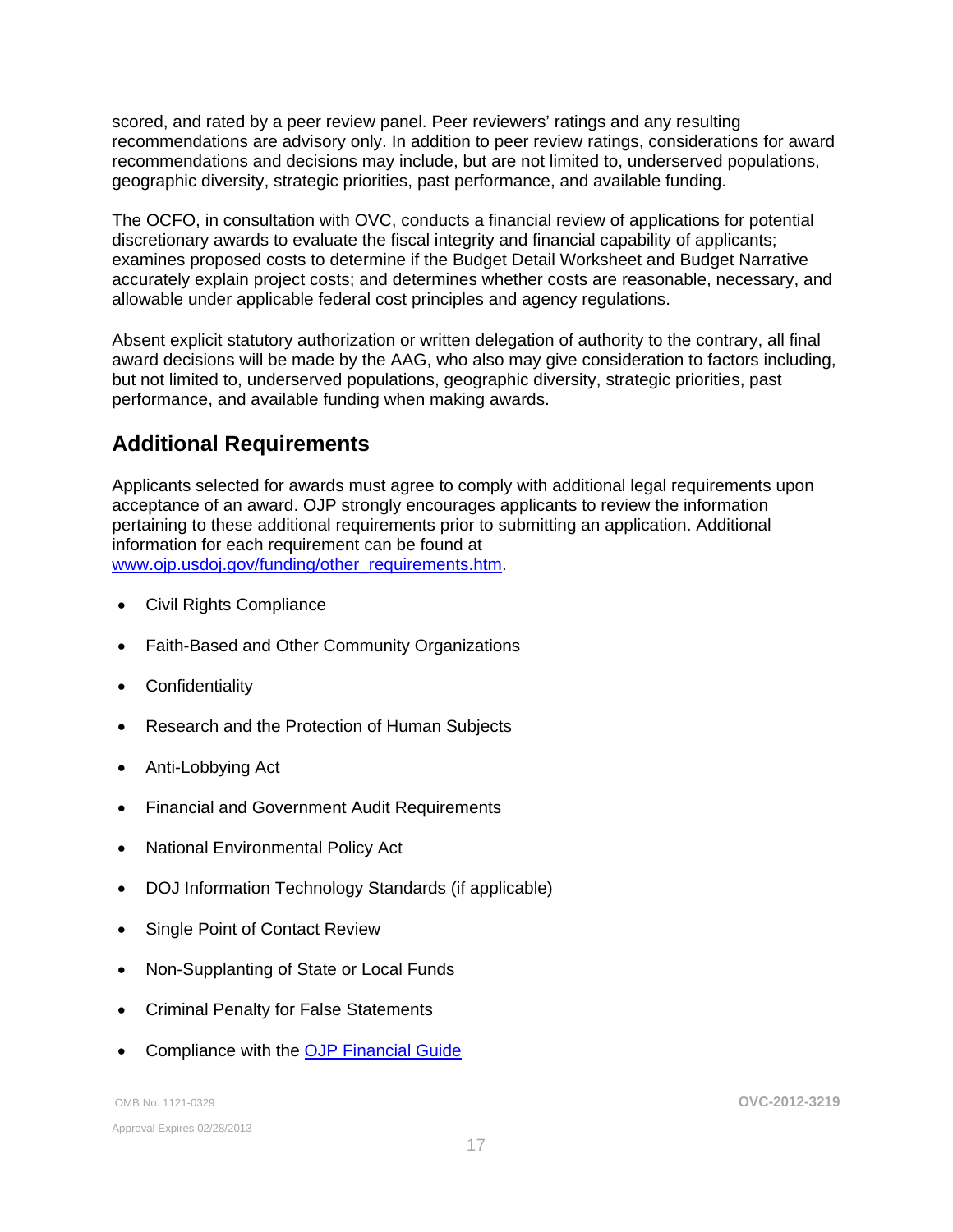- <span id="page-17-0"></span>• Suspension or Termination of Funding
- Nonprofit Organizations
- For-profit Organizations
- Government Performance and Results Act
- Rights in Intellectual Property
- Federal Funding Accountability and Transparency Act of 2006
- Awards in Excess of \$5,000,000—Federal Taxes Certification Requirement
- Active CCR Registration

### **Provide Feedback to OJP on This Solicitation**

To assist OJP in improving its application and award processes, we encourage applicants to provide feedback on this solicitation, application submission process, and/or the application review/peer review process. Feedback can be provided to [OJPSolicitationFeedback@usdoj.gov](mailto:OJPSolicitationFeedback@usdoj.gov).